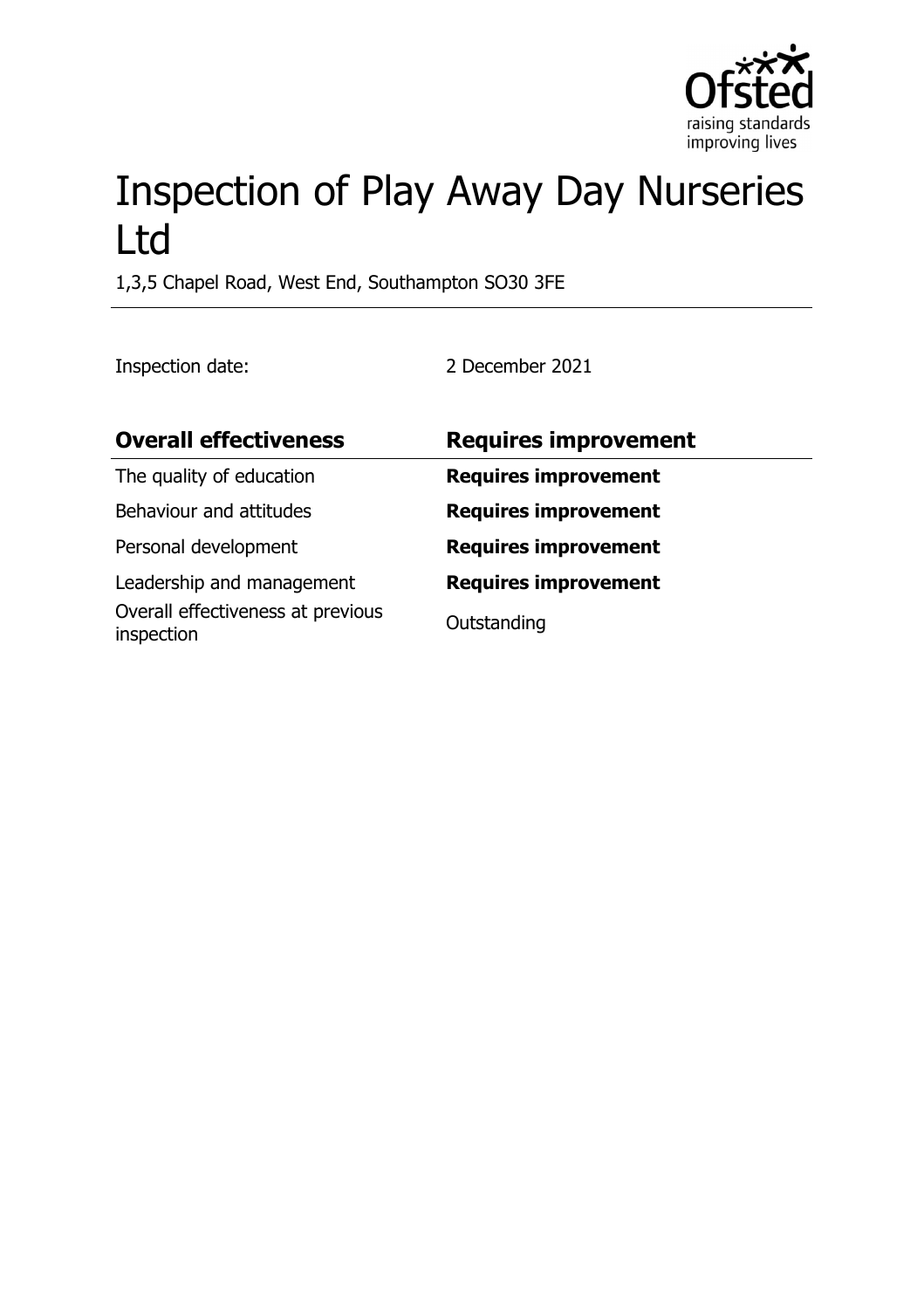

## **What is it like to attend this early years setting?**

#### **The provision requires improvement**

Although leaders have high expectations for children's learning, staff do not always implement effective teaching. This means that children are, sometimes, left to drift between activities and are not challenged well enough. For example, at times, young toddlers who happily play alone go unnoticed by staff and receive little attention. However, children are, generally, happy and settled. They have positive attachments with staff, which support their well-being and allows them to develop their confidence. Children enjoy playing in all areas of the nursery. For instance, pre-school children enjoyed talking about pirates and worked cooperatively together to bury treasure in the sand room. Babies are provided with sensory learning experiences, enabling them to gain confidence through exploring textures.

Children do not receive the same experiences across the nursery. For example, on the day of the inspection, staff did not talk to older toddlers when serving their lunch. In addition, staff did not guide children's behaviour sufficiently. For instance, children were seen to wander around and not sit down to eat their lunch. Children's awareness of good manners and healthy practices were not promoted. This led to some children coughing over food being served. Staff were not quick to respond when they realised a child had spilt their drink on themselves, leaving the child sat in wet clothing for a time. Children have some opportunities to develop their independence with praise and encouragement. For instance, pre-school children are encouraged to put their coats and shoes on by themselves.

### **What does the early years setting do well and what does it need to do better?**

- Staff monitor children's learning appropriately and understand what they want the children to learn. They provide some suitable activities to support children's learning and development. This helps children make appropriate progress. However, teaching is not sufficiently purposeful to ensure children's learning is extended and challenged, to help them make more progress. For example, at times, staff do not build on children's developing vocabulary to help them learn more words or support children's personal development well enough. On occasions, staff do not model language well enough to children.
- $\blacksquare$  Staff work well with parents. They gain information from parents to help and support them to understand children's care and learning needs on entry to the setting. This helps staff to assess what children know and can do already. Staff involve parents in planning for their children. They ask parents what their child's interests are at home and what they would like their children to learn. Parents are happy about the service offered by the nursery. They comment positively about their children's experiences, including their transitions between each age groups and on to school.
- Children's individual backgrounds are acknowledged appropriately. The nursery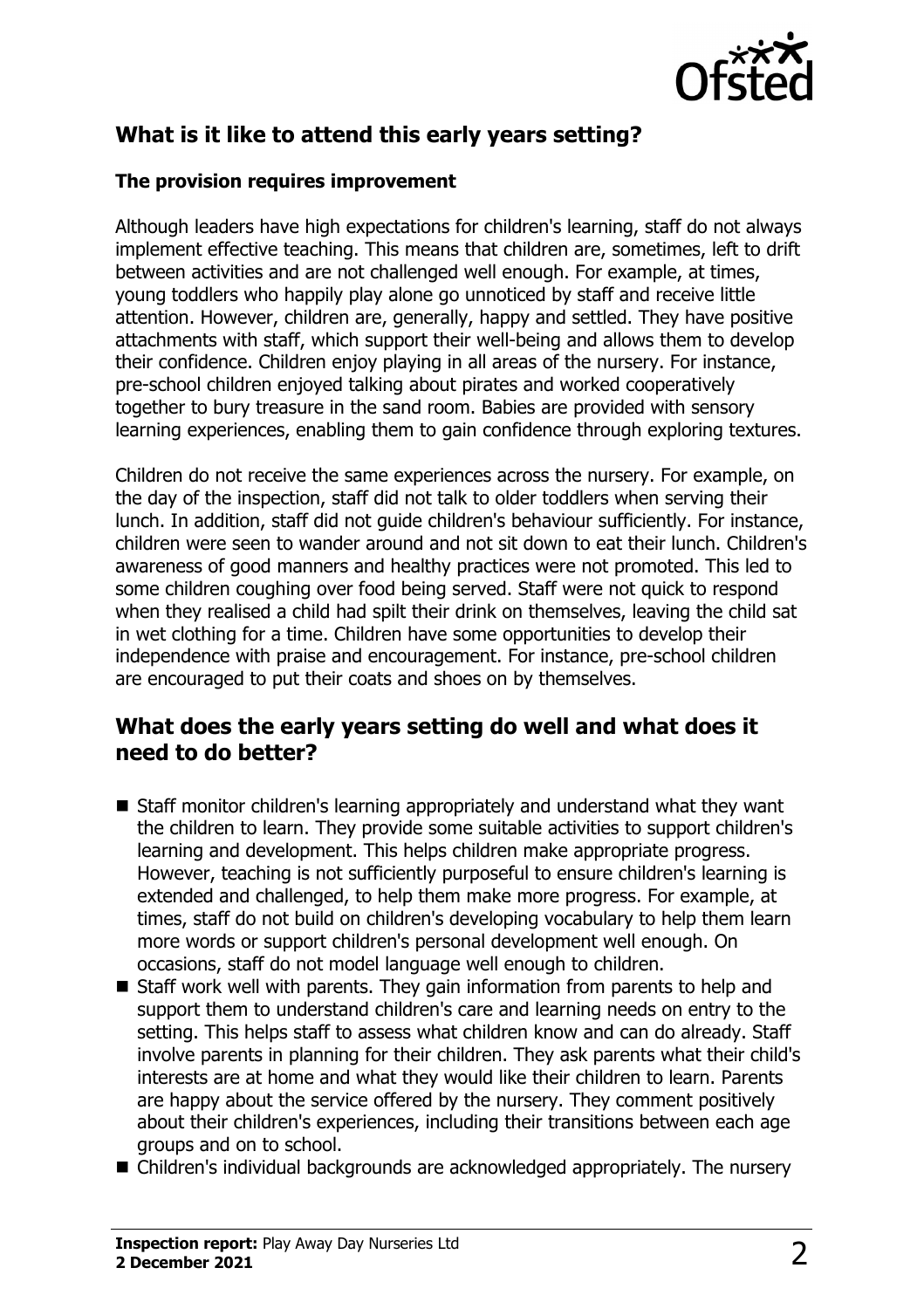

finds out information to help them in valuing each child as an individual, such as children who speak English as an additional language. Staff use and repeat some key words to support those children and have books in dual languages.

- $\blacksquare$  Children are supported to listen to adults and their peers and respond appropriately. There is a respectful culture throughout the nursery. However, children are not consistently supported by staff to manage their own feelings and behaviour. For instance, at times, older toddlers find it difficult to share and staff do not consistently support them. Pre-school children learn to take turns and share with their peers. For example, children in the garden shared the ribbons and took turns.
- There is a well-established key-person system in place. Staff know children well. When children are unsettled, staff provide comfort to calm them, helping them feel safe and secure. Babies are nurtured by staff in a calm environment, which meets their needs sensitively and in a stimulating and responsive manner. For example, babies were soothed by staff gently rocking them and singing to them.
- $\blacksquare$  At times, staff do not effectively carry out their roles and responsibilities. For example, the older toddlers' lunchtime became a little chaotic and children's behaviour and personal care needs were not met well enough, due to staff not being organised effectively. Staff report that they feel supported. They have annual appraisals, inductions and supervisions. However, leaders do not always implement these consistently to identify areas for staff's professional development to ensure staff practice is raised to a consistently good level.
- $\blacksquare$  The nursery environment is welcoming and inviting. Children have access to a good range of toys and resources. Funding has been used to purchase resources to support the development of children's emotions. Children used these resources to talk about emotions and feelings when making a stick man. In each area of the nursery, children have a quiet calm space where they can rest and relax. This includes comfortable rug areas and tents with cushions.

# **Safeguarding**

The arrangements for safeguarding are effective.

The leaders and staff have a comprehensive understanding of safeguarding. They are fully aware of their safeguarding responsibilities to protect children's welfare and keep them safe. Staff understand the processes to report any concerns about children's welfare or other staff's behaviour. Leaders know where to seek advice from and who to make referrals to, if required. They discuss children's welfare with staff, including areas relating to wider safeguarding matters. This helps to keep staff constantly aware of the importance of safeguarding. Leaders and staff complete a range of safeguarding training. In addition, during staff meetings, safeguarding scenarios and discussions take place. These measures help keep staff updated with safeguarding practice.

# **What does the setting need to do to improve?**

**To meet the requirements of the early years foundation stage, the**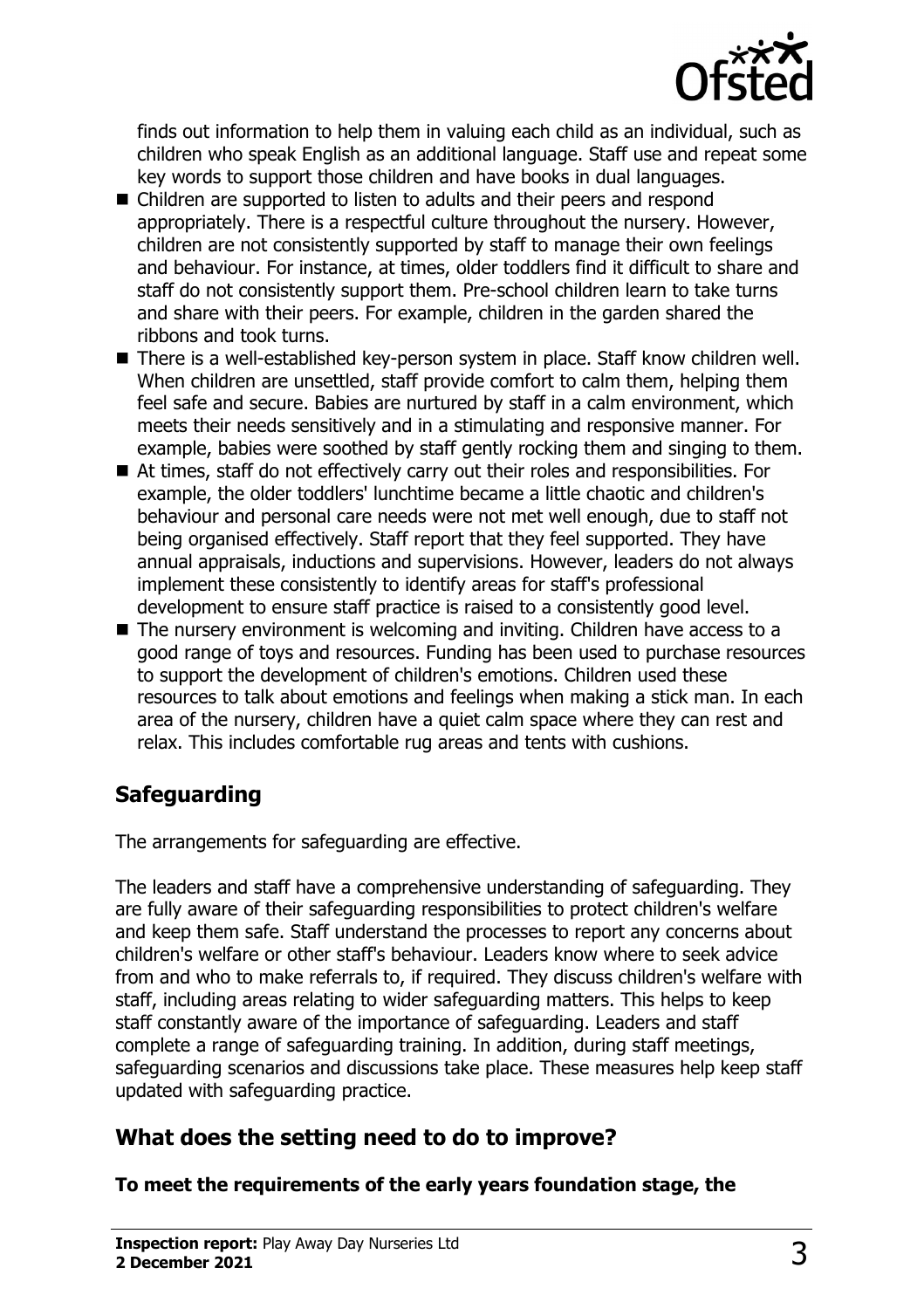

#### **provider must:**

|                                                                                                                                                                                                                                                                                       | Due date   |
|---------------------------------------------------------------------------------------------------------------------------------------------------------------------------------------------------------------------------------------------------------------------------------------|------------|
| ensure staff understand and implement<br>the curriculum learning intentions to<br>support children's personal, social and<br>emotional development, including<br>supporting their behaviour and personal<br>care needs, to help children gain the<br>skills they need for the future. | 02/03/2022 |

#### **To further improve the quality of the early years provision, the provider should:**

- $\blacksquare$  develop the monitoring of the quality of education, to ensure children experience consistently good learning and interactions, to help them make good or better progress
- $\blacksquare$  build on the supervision process to identify and support all staff's professional development needs, including apprentices, to enable them to understand and carry out their roles and responsibilities to a good or better level.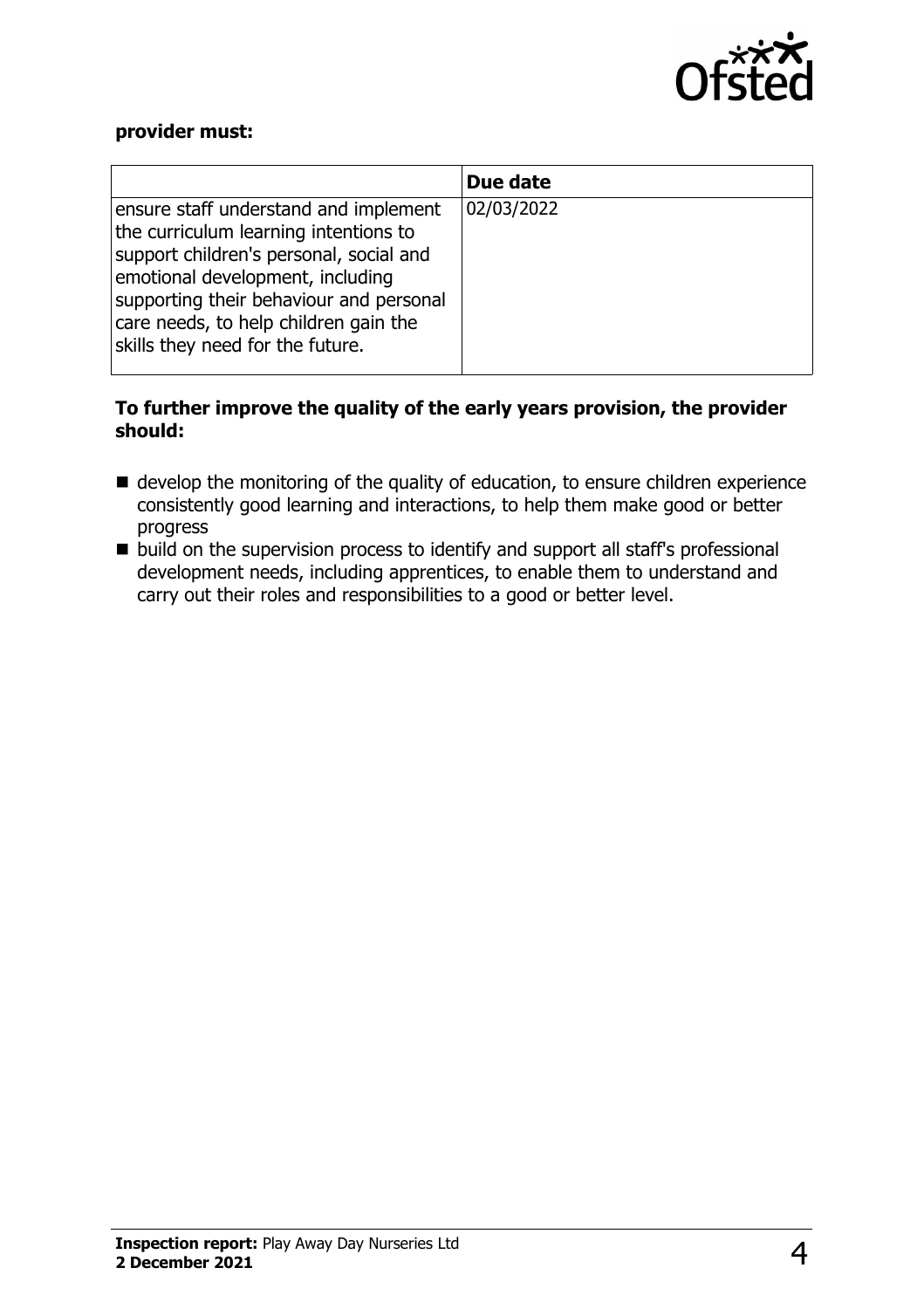

| <b>Setting details</b>                              |                                    |
|-----------------------------------------------------|------------------------------------|
| Unique reference number                             | 509572                             |
| <b>Local authority</b>                              | Hampshire                          |
| <b>Inspection number</b>                            | 10108518                           |
| <b>Type of provision</b>                            | Childcare on non-domestic premises |
| <b>Registers</b>                                    | Early Years Register               |
| Day care type                                       | Full day care                      |
| Age range of children at time of<br>inspection      | $0$ to $4$                         |
| <b>Total number of places</b>                       | 100                                |
| Number of children on roll                          | 144                                |
| Name of registered person                           | Play Away Day Nurseries Limited    |
| <b>Registered person unique</b><br>reference number | RP902258                           |
| <b>Telephone number</b>                             | 023 80466563                       |
| Date of previous inspection                         | 11 April 2013                      |

## **Information about this early years setting**

Play Away Day Nurseries Ltd is one of three privately owned nurseries. It opened in 1997 and operates from a large site, consisting of three houses, in the West End area of Southampton. The nursery is open each weekday from 7.30am to 6pm, all year round. The nursery receives funding for free early education for children aged two, three and four years. The nursery employs 23 members of staff, most of whom hold early years qualifications at either level 2 or 3. One member of staff has qualified teacher status.

## **Information about this inspection**

**Inspector** Nicole Atkinson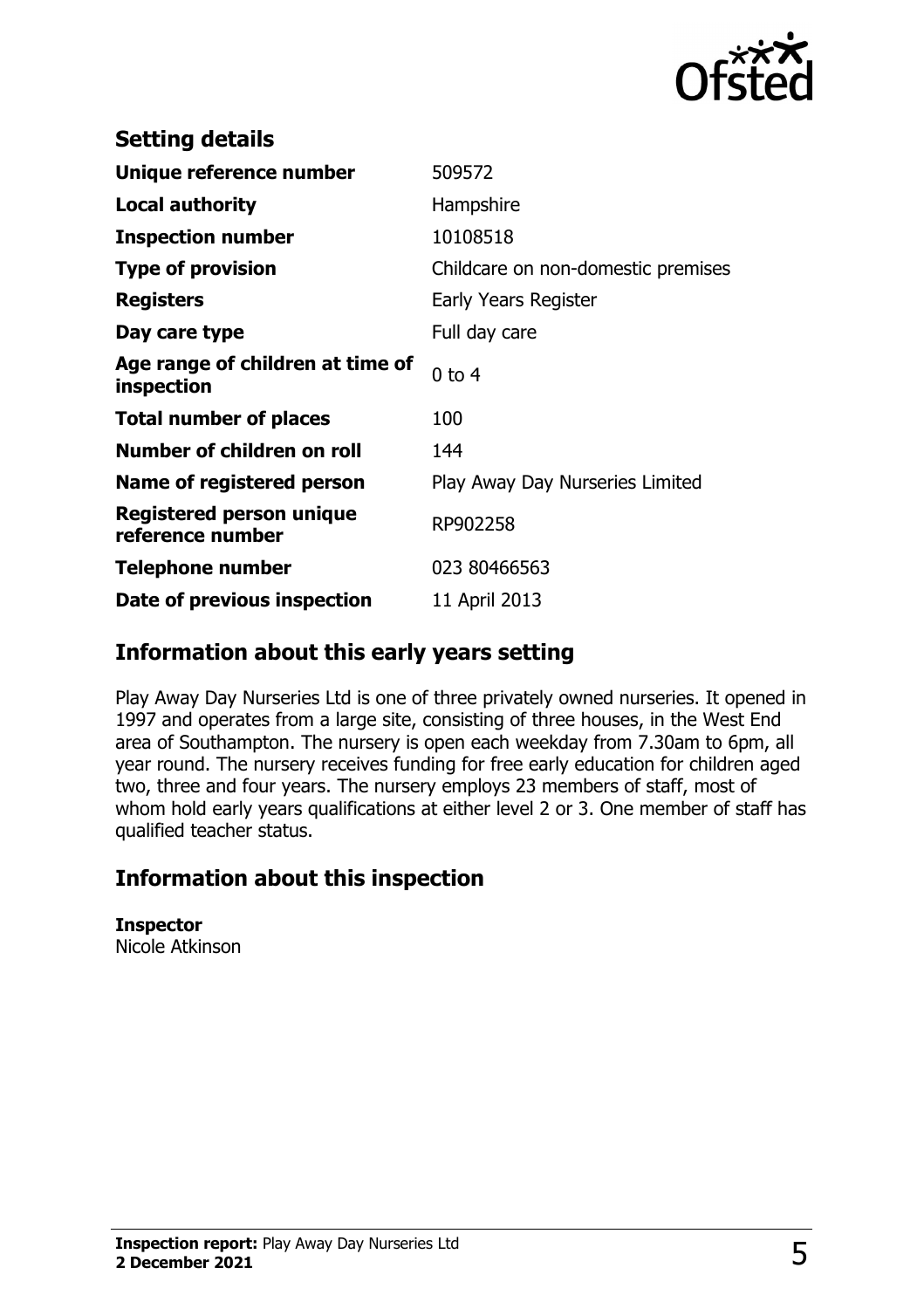

#### **Inspection activities**

- $\blacksquare$  This was the first routine inspection the provider received since the COVID-19 pandemic began. The inspector discussed the impact of the pandemic with the provider and has taken that into account in their evaluation of the provider.
- $\blacksquare$  The manager took the inspector on a learning walk of the nursery and discussed the early years curriculum.
- $\blacksquare$  Discussions and meetings were held with the managers and staff during the inspection.
- $\blacksquare$  The inspector gained some views from parents about the nursery.
- Children talked to the inspector about their interests and activities.
- $\blacksquare$  The inspector carried out joint observations with the qualified teacher and the manager.
- $\blacksquare$  The inspector observed the quality of the education being provided, indoors and outdoors, and assessed the impact that this was having on children's learning.

We carried out this inspection under sections 49 and 50 of the Childcare Act 2006 on the quality and standards of provision that is registered on the Early Years Register. The registered person must ensure that this provision complies with the statutory framework for children's learning, development and care, known as the early years foundation stage.

If you are not happy with the inspection or the report, you can [complain to Ofsted](http://www.gov.uk/complain-ofsted-report).